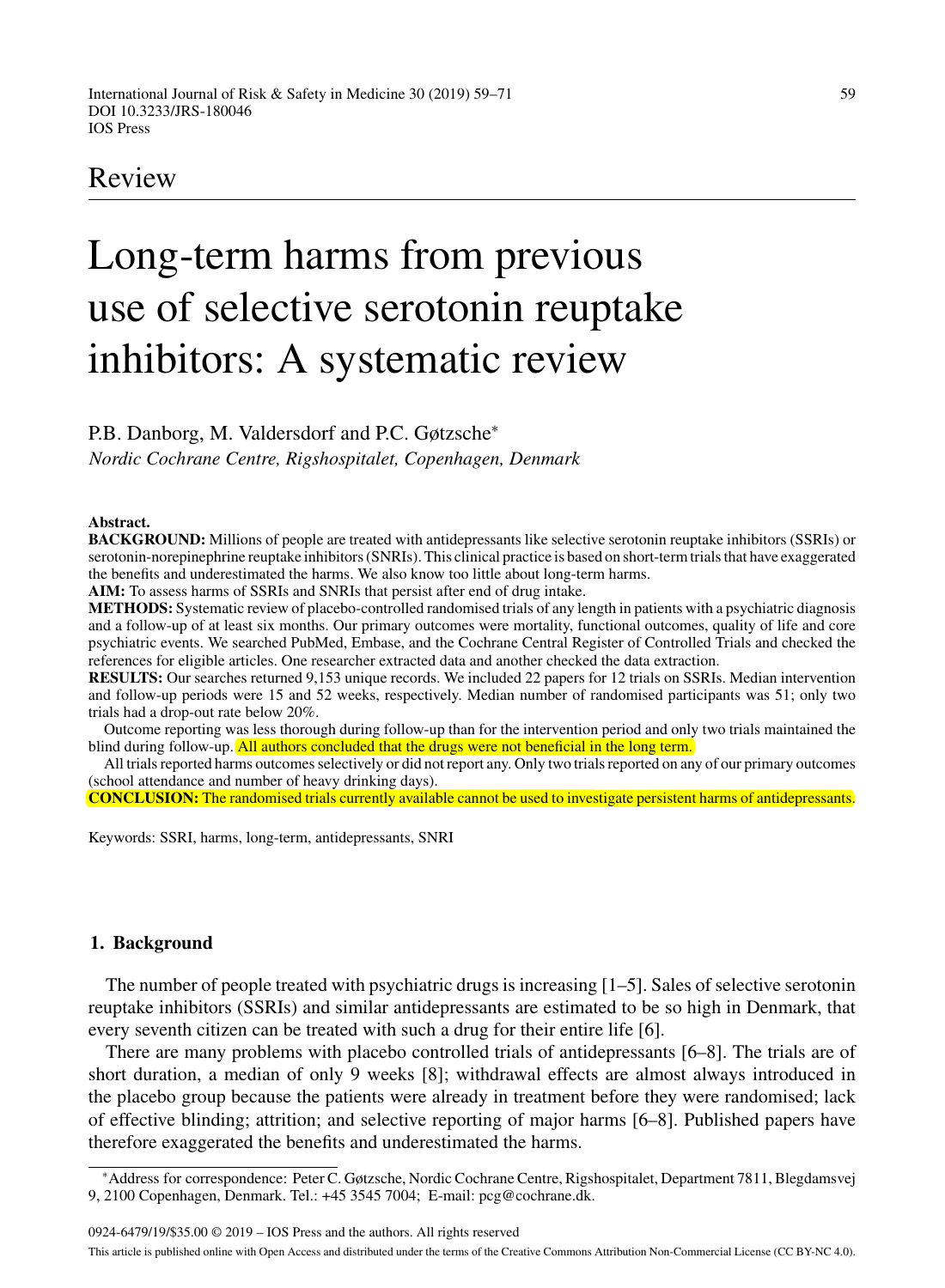Despite these difficulties, we do know that short term use of antidepressants can cause irritability, anxiety and panic, emotional flattening, dyskinesias [9], sexual impairment [10, 11] and also suicidality and aggression [8], even in healthy adult volunteers [12]. In observational studies, antidepressants have been linked to increased risk of dementia [13]; they may induce depressogenic effects; and the prevalence of treatment-resistant depression appears to be increasing [14]. Antidepressants have stimulant effects and rather than acknowledging this drug harm, it has led to a diagnosis of bipolar disorder in about 10% of children aged 10–14 years under the care of mental health services [15], which is a far worse disease than depression and is often treated with antipsychotics. Similar results have been reported for adults [16].

Despite the fact that we base our clinical practice on short-term trials, many patients continue on the drugs for years. A major reason for this is that they have difficulty coming off the drugs again because of withdrawal effects [17, 18], which for SSRIs are very similar to those the patients experience when they try to stop benzodiazepines [19].

Long-term use of psychiatric drugs may cause permanent brain damage, which has been most clearly documented for antipsychotics [20, 21]. Animal studies have shown that prenatal exposure to psychiatric drugs can lead to altered physiology and behaviour later in life [22, 23].

We therefore decided to do a systematic review of long-term, or persistent, harms of treatment with SSRIs or serotonin-norepinephrine reuptake inhibitors (SNRIs) after at least six months follow-up after end of a drug treatment in humans.

#### **2. Methods**

#### *2.1. Type of studies*

We included randomised, placebo-controlled trials with a parallel group design that compared antidepressant drugs with placebo. There were no language restrictions.

#### *2.2. Participants*

Participants of all ages with a psychiatric diagnosis were eligible.

#### *2.3. Type of interventions*

Trials of any length comparing SSRIs or SNRIs as monotherapy to placebo were accepted, if the follow-up period from end of drug treatment was at least six months. We also accepted trials where at least a six-month follow-up included a tapering period.

Trials allowing concomitant medication or psychosocial interventions in both groups were accepted. Wash-out periods or placebo lead-in phases were noted. We also noted to what extent drugs are administered for side effects during follow-up, as this could potentially conceal the lasting harms of the study drugs.

#### *2.4. Primary outcomes*

We extracted data at the end of follow-up. Validated scales were preferred over non-validated scales.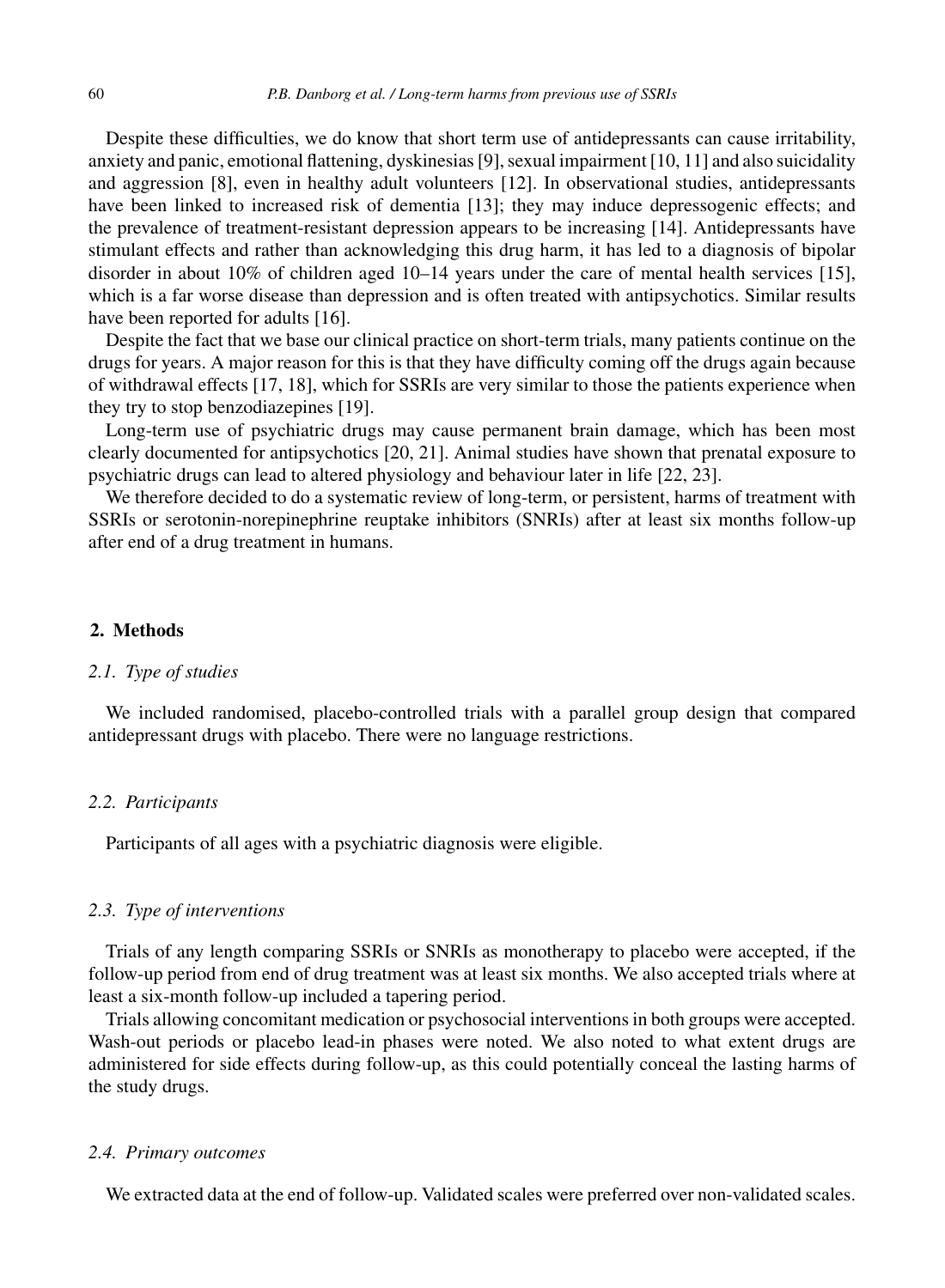#### *2.5. Our primary outcomes*

- 1. Death.
- 2. Functional outcomes, e.g. job adherence, marital status, delinquency and traffic accidents.
- 3. Quality of life.
- 4. Core psychiatric events [24] as listed in Appendix A.

#### *2.6. Secondary outcomes*

- Admission to hospital.
- Relapse/recovery rates.
- Sexual dysfunction.
- Self-rated symptom scores.
- Serious adverse events.
- Adverse events were listed under primary outcomes or serious adverse events; arbitrary thresholds for reporting were noted.
- Cognitive function, including dementia measured on psychometric scales.

#### *2.7. Data collection, extraction and analysis*

Database searches were done in PubMed, Embase and the Cochrane Central Register of Controlled Trials (CENTRAL) for psychiatric drugs in general (Appendix B). For additional information on harms, we looked up the included trials in<www.clinicaltrials.gov> and [www.clinicaltrialsregister.eu.](www.clinicaltrialsregister.eu)

Screening of titles and abstracts were done by one assessor (PD). When in doubt, a second observer (PG) was involved. As our data searches were very broad (see Appendix B), we lowered the number of articles to screen by including only those abstracts that contained the word 'placebo' in Endnote, and we also excluded abstracts that contained the word 'anesthesia', as trials that tested psychiatric drugs for their anesthetic properties had inadequate drug-free follow-up periods.

Possibly eligible articles were read in full by two observers independently (PD and MV) who assessed their eligibility. One observer (PD) extracted data from the articles, which were checked by another observer (PG). Any disagreements were resolved by discussion. We reviewed the reference lists of the included papers, and if necessary, we contacted the authors of the studies to obtain more information.

We assessed the risk of bias according to the Cochrane Handbook [25] and added sponsorship bias. We also included co-morbidity bias and responder selection bias, as described in the protocol for a Cochrane review on methylphenidate in adults [26].

We performed a systematic review and had planned to perform meta-analyses but this was not possible.

#### **3. Results**

Our database searches identified 9153 unique records for psychiatric drugs. After screening of titles and abstracts, 262 records remained, and after full text reading we identified 40 papers with SSRIs or SNRIs as intervention drugs regardless of the indication, 22 of which were included, as they addressed participants with a psychiatric disorder. The 22 papers represented 12 unique trials (see PRISMA flow chart in Appendix B). The median publication year for the primary publication of the trials was 2013 (range 1990 to 2016).

All trials had studied SSRIs, which were fluoxetine [27–30], fluvoxamine [31–33], sertraline [34, 35], escitalopram [36, 37] and paroxetine [38] (see Table 1 for details of the trials). For three trials the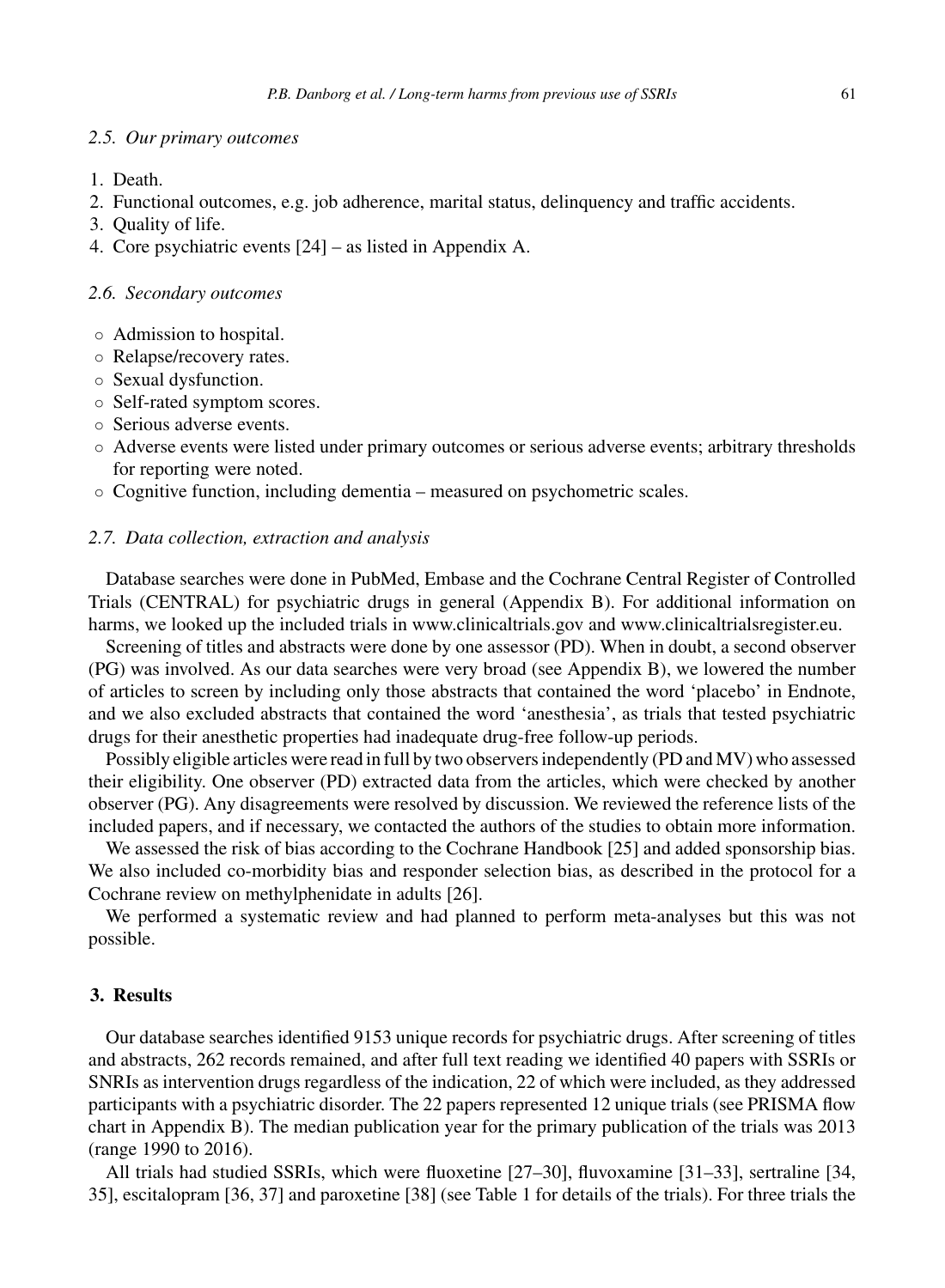doses were fixed [27, 32, 38], while the remaining trials titrated the dose. The trials aimed at relieving the trial participants for symptoms of depression, post-traumatic stress disorder, obsessive-compulsive disorder, panic disorder, binge eating disorder, school refusal with anxiety and benzodiazepine use in depression. Two trials were carried out in adolescents [28, 29], while the remaining trials were in adults.

The median intervention period was 15 weeks (range 7 to 32 weeks), and the median follow-up after the randomised phase was 52 weeks (range 24 to 364 weeks) for 11 trials; the remaining trial [38] accepted varying follow-up periods ranging from four to 211 weeks). Seven trials were registered in an online trial register, and two of those had registered study results [30, 35].

The median number of participants randomized to the interventions was 51 (range 31–300). The median drop-out rate was 22% (range 10% to 52%) among the 11 trials that provided numbers. The median drop-out rate at end of follow-up was 26% (range 12% to 50%) among the nine trials that provided numbers. Only two trials had a drop-out rate below 20% [33, 37]. The median percentage of male participants was 40 (range 19 to 66) for the eleven studies with information.

The tapering method was specifically described for three trials; in one, the medication was stopped abruptly [30], and two described a four-week [31] and a six-week taper [32], respectively. The remaining trials either just mentioned a taper [28, 35, 36], or did not mention it at all.

#### *3.1. Risk of bias assessments*

For sequence generation, the risk of bias was low for six trials [28, 34–38] and for allocation concealment, it was low for seven trials [28, 30, 34–38]. During the randomised phase, blinding of participants and personnel was maintained for five trials [30, 31, 34, 35, 37] and for the outcome assessors for eight trials [28, 30, 31, 33–35, 37, 38].

For blinding during the follow-up, the risk of bias amongst observers was low in two trials [30, 31], as the observers were blind to treatment conditions throughout the trial. Five trials had an unclear risk of bias, as it was not clear whether the blinding was maintained during follow-up [29, 34–37], whereas the remaining five trials had a high risk of bias because the blind was broken at the end of the intervention.

All trials reported harms outcomes selectively or did not report any. Primary outcomes as described in our methods section were only reported by two trials; one reported on school attendance [28] and the other on number of heavy drinking days [35]. For the secondary outcomes, three trials reported on remitters [27, 30, 34], and one trial reported on the self-rated Visual Analogue Scale for Depression [37].

Two trials were sponsored by both public and private grants [32, 36], one trial stated in the trial register that a medical centre in Israel was the sponsor but in the paper Lundbeck was the funder of the trial [37]. Two trials had no information on funding [29, 33]; the remaining trials were publicly funded. Three publicly funded trials disclosed conflicts of interest of the authors [30, 35, 38] who were either employed in a drug company or functioned in advisory boards or as consultants for drug companies. One trial declared no conflicts of interest but was both publicly and privately funded [36]; the remaining trials shared no information on conflicts of interest.

We assessed whether co-morbidities were allowed so that the results from the clinical trials could be extrapolated to clinical practice. The risk of bias was high for all trials, as only participants with no or little co-morbidity were included. Furthermore, all trials were biased in relation to the way the participants were recruited. No trials clearly listed the participants as being treatment-naïve and seven trials explicitly reported to have used either a placebo lead-in or a drug wash-out period before the randomisation [29–33, 35, 38]. Two trials did not exclude patients based on their previous responses to antidepressant drugs [28, 33]; two trials did not report on this [27, 36], while the remaining trials excluded patients based on their history or response to drugs, placebo or therapy.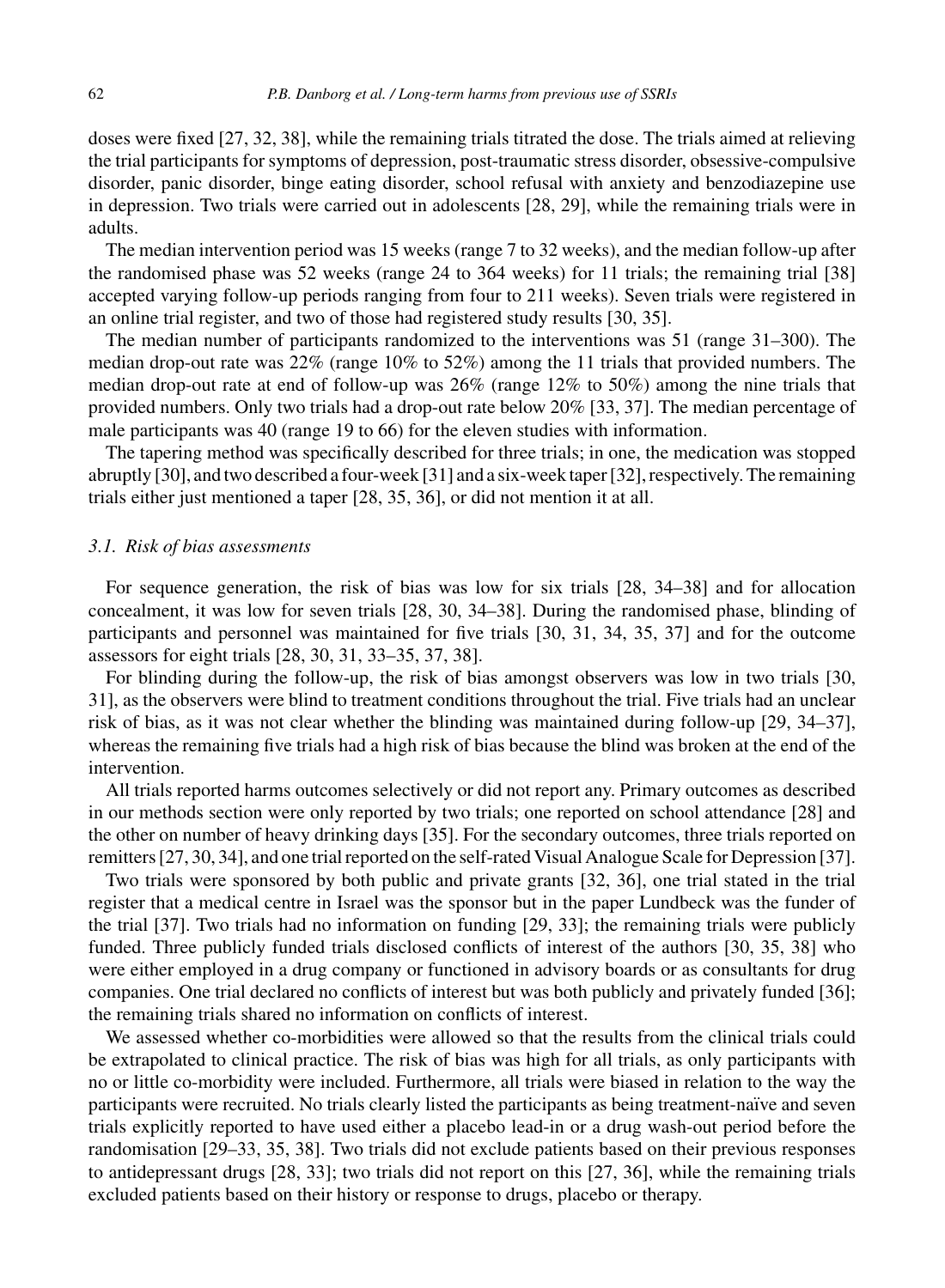#### *3.2. Outcome reporting*

The reporting of harms was inadequate in all the trials. Three trials had used a scale for a systematic collection of adverse events: the 36-item somatic symptom check list [34], the Fawcett scale [32], and the 58-item side effects for children and adolescents scale [28]. For the trials that predefined the use of scales, adverse events were reported for the intervention period if there were statistically significant differences between groups and no adverse events were mentioned for the follow-up [34]; adverse events were reported if they were common (difficulty falling asleep or waking up, anger outbursts, headache, irritability, lethargy, apathy, non-suicidal self-injury ideation) [28]; or adverse events were not reported at all [32]. Two additional trials provided tables of adverse events during follow-up with no mention of choice of scale: one provided a table of serious adverse events in a trial register [35], and one provided a table of seven adverse events in the paper [37]. In summary, only three trials reported adverse events collected during follow-up [28, 35, 37] and we do not know if the reporting was complete.

The reporting of outcomes for the follow-up periods was not as thorough as the reporting for the intervention periods. One study reported that fluoxetine had a positive influence on school attendance, as ten participants (50%) in the fluoxetine group had more than 80% school attendance at end of follow-up compared to four participants (25%) in the placebo group [28], but several other outcomes assessed did not show statistically significant differences between groups. Based on the findings and conclusions by the authors, all trials stated that the intervention drug had not been superior to placebo, when participants were assessed at the end of follow-up, although a few among many outcomes found the tested drug to be superior [28, 33–36].

#### **4. Discussion**

It is well known that harms caused by SSRIs can be long-lasting [18] and there are indications that they can even be permanent, e.g. for sexual disturbances [39, 40]. Withdrawal symptoms are also drug harms, and they can also persist for a long time [18].

Even though the median publication year was 2013, and even though all the trials we reviewed had a follow-up of at least 24 weeks after the randomised phase, none of them reported adequately on persisting harms of SSRIs; in fact, the reporting was very poor and selective. The authors were not even interested in reporting withdrawal effects although they likely occurred in all the trials.

Two trials reported on our pre-defined primary outcomes [28, 35]. As noted above, school attendance was higher for previously treated adolescents compared to placebo recipients [28], but given the number of trials and outcomes, this is likely a chance finding. For heavy drinking days there was no difference between drug and placebo at end of the 12-month follow-up [35]. For our secondary outcomes, data were sparsely reported for the follow-up periods and therefore useless. Thus, the outcomes that are relevant to the patients were almost universally ignored. Based on the reported effect outcomes, the SSRIs seemed to be no better than placebo at follow-up, also in the original authors' opinion. This is possibly an understatement, as the harms reporting was insufficient. In fact, it has been shown, based on clinical study reports obtained from the European drug regulators, that 12% more patients drop out during the randomized phase when they are on drug than when they are on placebo [41]. This suggests that placebo is a better pill than an antidepressant drug because the patients weigh the benefits against the harms when they decide whether to stay in a trial or to drop out.

A search on PubMed (31 May 2018) on "antidepressants AND placebo" limited to the article type "Randomized Controlled Trial" yielded 5,233 references. Thus, it seems that none of the authors of the thousands of placebo-controlled trials have been interested in finding out what the more lasting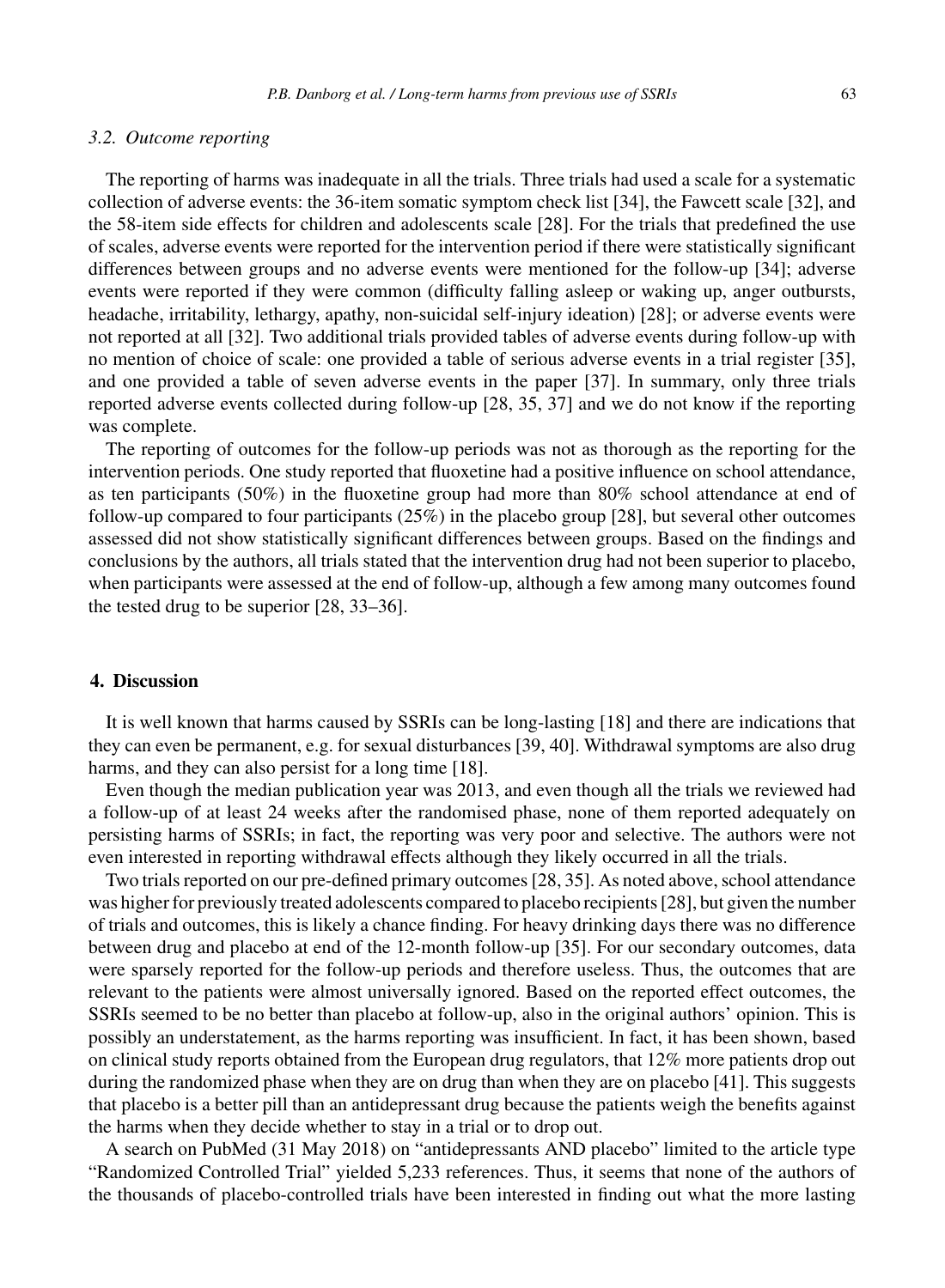harms are of treatment with antidepressant agents. This is very worrying, particularly considering that the patients often complain about harms long after they have come off the drugs [18, 40, 42].

Since the randomised trials are not helpful, we need to look at observational studies instead. A US national sample  $(n = 15,365)$  with a 9-year follow-up found that patients medicated for symptoms of major depressive disorder (measured on several parameters like the Instrumental Activities of Daily Living and the Composite International Interview short-form) had poorer long-term outcomes, based on symptom severity, than those who were not treated or used treatment other than medication [43]. Symptom severity could not be explained by covariates such as initial disease severity.

Another indication that long-term treatment with psychiatric drugs is unlikely to be beneficial is that, in all countries examined, the number of people on disability pension has gone up while usage of psychiatric drugs has also gone up [44]. By far the most used drug category is antidepressants.

Inadequate reporting of harms, even serious harms like deaths, is a general problem for psychiatric drug trials [6, 8, 45, 46], and the discrepancy between data in clinical study reports and in journal publications is disturbing [7, 12, 47, 48]. This means that psychiatrists are unable to choose drug treatment strategies that optimise the benefit-to-harm balance.

Compared to the above, the co-morbidity bias we found is of minor importance. The problem with representativeness of the results from clinical trials have been highlighted before, e.g. in a study that showed that only 41 of 346 (12%) outpatients would qualify for a clinical trial based on common inclusion and exclusion criteria for antidepressant efficacy trials [49].

Responder selection bias is also related to the representativeness of clinical trials. In eight of the included trials, there were problems related to this.

#### **Conclusion**

The currently available randomized trials are not helpful in elucidating what the persistent harms of antidepressants drugs are.

### **Conflict of interest**

None to report.

#### **References**

- [1] Kreider AR, Matone M, Bellonci C, dosReis S, Feudtner C, Huang Y-S, et al. Growth in the Concurrent Use of Antipsychotics With Other Psychotropic Medications in Medicaid-Enrolled Children. J Am Acad Child Adolesc Psychiatry. 2014;53(9):960-70.
- [2] Read J, Cartwright C, Gibson K. Adverse emotional and interpersonal effects reported by 1829 New Zealanders while taking antidepressants. Psychiatry Res. 2014;216(1):67-73.
- [3] Whitaker R. The anatomy of an epidemic. New York: Broadway Books; 2015.
- [4] Gøtzsche PC. Deadly medicines and organised crime: How big pharma has corrupted health care. London: Radcliffe Publishing; 2013.
- [5] Ilyas S, Moncrieff J. Trends in prescriptions and costs of drugs for mental disorders in England, 1998-2010. Br J Psychiatry J Ment Sci. 2012;200(5):393-8.
- [6] Gøtzsche PC. Deadly psychiatry and organised denial. Copenhagen: People's Press; 2015.
- [7] Maund E, Tendal B, Hrobjartsson A, Jørgensen KJ, Lundh A, Schroll J, et al. Benefits and harms in clinical trials ´ of duloxetine for treatment of major depressive disorder: Comparison of clinical study reports, trial registries, and publications. BMJ. 2014;348:g3510.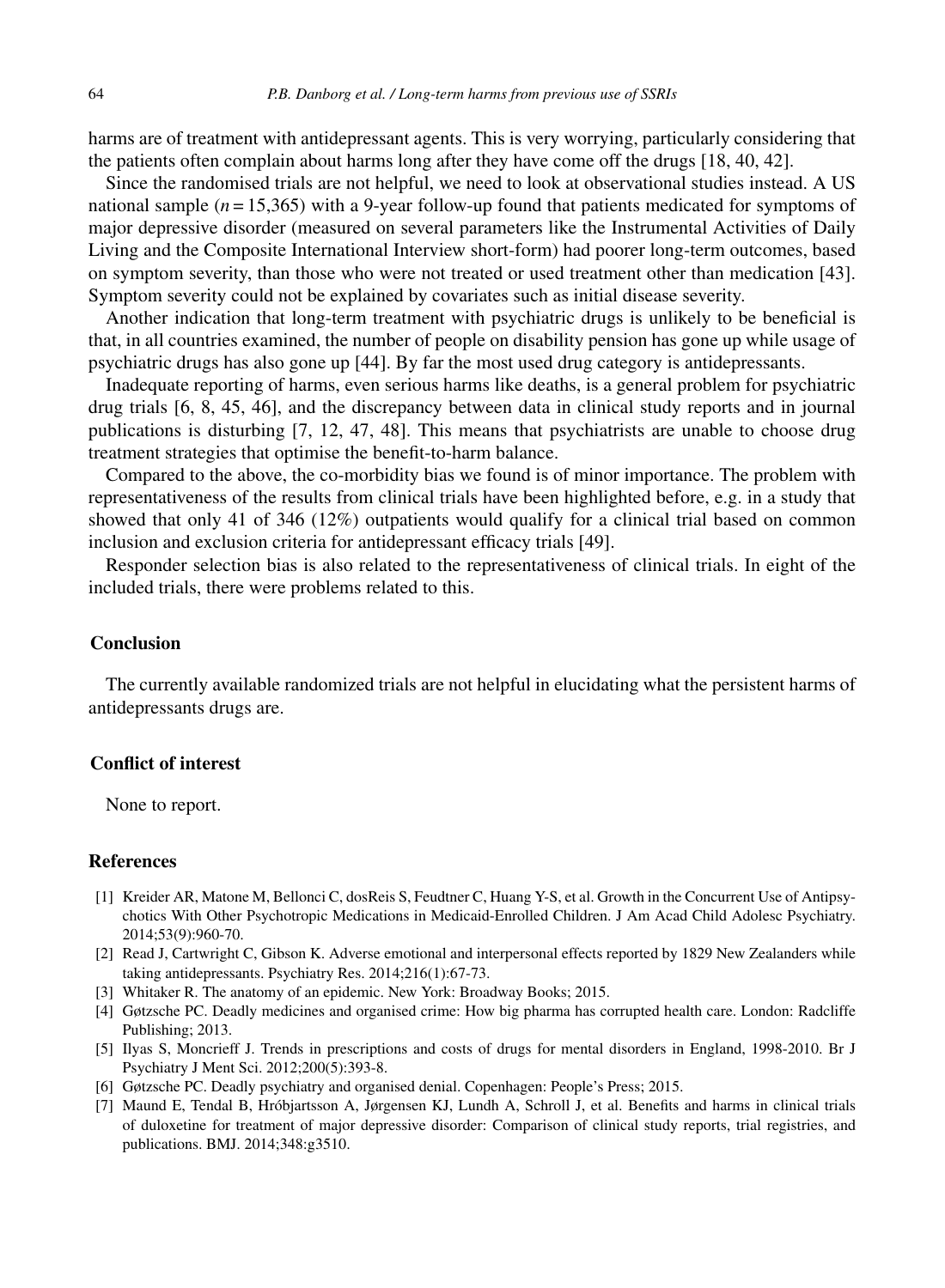- [8] Sharma T, Guski LS, Freund N, Gøtzsche PC. Suicidality and aggression during antidepressant treatment: Systematic review and meta-analyses based on clinical study reports. BMJ. 2016;352:i65.
- [9] Goldsmith L, Moncrieff J. The psychoactive effects of antidepressants and their association with suicidality. Curr Drug Saf. 2011;6(2):115-21.
- [10] Csoka AB, Csoka A, Bahrick A, Mehtonen O-P. Persistent sexual dysfunction after discontinuation of selective serotonin reuptake inhibitors. J Sex Med. 2008;5(1):227-33.
- [11] La Torre A, Giupponi G, Duffy D, Conca A. Sexual dysfunction related to psychotropic drugs: A critical review–part I: Antidepressants. Pharmacopsychiatry. 2013;46(5):191-9.
- [12] Bielefeldt AØ, Danborg PB, Gøtzsche PC. Precursors to suicidality and violence on antidepressants: Systematic review of trials in adult healthy volunteers. J R Soc Med. 2016;109(10):381-92.
- [13] Lee CW-S, Lin C-L, Sung F-C, Liang J-A, Kao C-H. Antidepressant treatment and risk of dementia: A population-based, retrospective case-control study. J Clin Psychiatry. 2016;77(1):117-22.
- [14] El-Mallakh RS, Gao Y, Jeannie Roberts R. Tardive dysphoria: The role of long term antidepressant use in inducing chronic depression. Med Hypotheses. 2011;76(6):769-73.
- [15] Martin A, Young C, Leckman JF, Mukonoweshuro C, Rosenheck R, Leslie D. Age effects on antidepressant-induced manic conversion. Arch Pediatr Adolesc Med. 2004;158(8):773-80.
- [16] Patel R, Reiss P, Shetty H, Broadbent M, Stewart R, McGuire P, et al. Do antidepressants increase the risk of mania and bipolar disorder in people with depression? A retrospective electronic case register cohort study. BMJ Open. 2015;5(12):e008341.
- [17] Fava GA, Bernardi M, Tomba E, Rafanelli C. Effects of gradual discontinuation of selective serotonin reuptake inhibitors in panic disorder with agoraphobia. Int J Neuropsychopharmacol. 2007;10(6):835-8.
- [18] Fava GA, Gatti A, Belaise C, Guidi J, Offidani E. Withdrawal Symptoms after Selective Serotonin Reuptake Inhibitor Discontinuation: A Systematic Review. Psychother Psychosom. 2015;84(2):72-81.
- [19] Nielsen M, Hansen EH, Gøtzsche PC. What is the difference between dependence and withdrawal reactions? A comparison of benzodiazepines and selective serotonin re-uptake inhibitors. Addict. 2012;107(5):900-8.
- [20] Ho B-C, Andreasen NC, Ziebell S, Pierson R, Magnotta V. Long-term antipsychotic treatment and brain volumes: A longitudinal study of first-episode schizophrenia. Arch Gen Psychiatry. 2011;68(2):128-37.
- [21] Dorph-Petersen K-A, Pierri JN, Perel JM, Sun Z, Sampson AR, Lewis DA. The influence of chronic exposure to antipsychotic medications on brain size before and after tissue fixation: A comparison of haloperidol and olanzapine in macaque monkeys. Neuropsychopharmacol. 2005;30(9):1649-61.
- [22] Oberlander TF, Gingrich JA, Ansorge MS. Sustained neurobehavioral effects of exposure to SSRI antidepressants during development: Molecular to clinical evidence. Clin Pharmacol Ther. 2009;86(6):672-7.
- [23] Komatsu DE, Thanos PK, Mary MN, Janda HA, John CM, Robison L, et al. Chronic exposure to methylphenidate impairs appendicular bone quality in young rats. Bone. 2012;50(6):1214-22.
- [24] Maund E, Guski LS, Gøtzsche PC. Considering benefits and harms of duloxetine for treatment of stress urinary incontinence: A meta-analysis of clinical study reports. CMAJ. 2017;189(5):E194-E203.
- [25] Higgins JP, Green S. Cochrane Handbook for Systematic Reviews of Interventions [Internet]. 5.1.0. The Cochrane Collaboration; 2011. Available from:<http://handbook.cochrane.org/>
- [26] Boesen K, Danborg PB, Gøtzsche PC, Jørgensen KJ. Extended-release methylphenidate for attention deficit hyperactivity disorder (ADHD) in adults (Protocol). Cochrane Database of Systematic Reviews 2017, Issue 11. Art. No.: CD012857.
- [27] Grilo M. 12-Month Follow-up of fluoxetine and cognitive behavioral therapy for binge eating disorder. J Consult Clin Psychol. 2012;80(6):1108-13.
- [28] Melvin GA, Dudley AL, Gordon MS, Klimkeit E, Gullone E, Taffe J, et al. Augmenting cognitive behavior therapy for school refusal with fluoxetine: A randomized controlled trial. Child Psychiatry Hum Dev. 2017;48(3):485-97.
- [29] Simeon JG, Dinicola VF, Ferguson HB, Copping W. Adolescent depression: A placebo-controlled fluoxetine treatment study and follow-up. Prog Neuropsychopharmacol Biol Psychiatry. 1990;14(5):791-5.
- [30] Vittengl JR, Clark LA, Thase ME, Jarrett RB. Predictors of longitudinal outcomes after unstable response to acute-phase cognitive therapy for major depressive disorder. Psychotherapy. 2015;52(2):268-77.
- [31] Cottraux J, Mollard E, Bouvard M, Marks I. Exposure therapy, fluvoxamine, or combination treatment in obsessivecompulsive disorder: One-year followup. Psychiatry Res. 1993;49(1):63-75.
- [32] de Beurs E, van Balkom AJ, Van Dyck R, Lange A. Long-term outcome of pharmacological and psychological treatment for panic disorder with agoraphobia: A 2-year naturalistic follow-up. Acta Psychiatr Scand. 1999;99(1):59-67.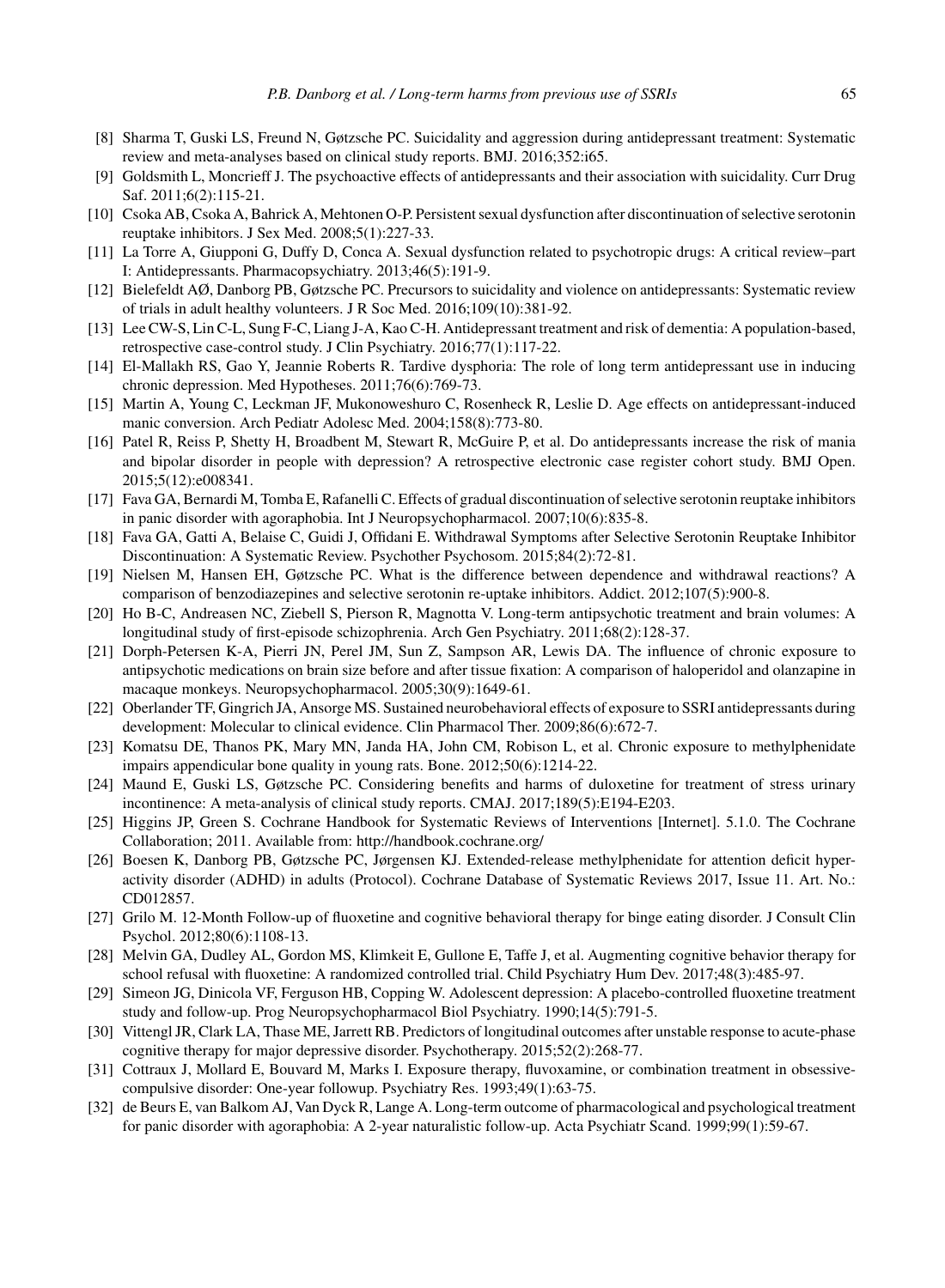- [33] Rufer M, Hand I, Alsleben H, Braatz A, Ortmann J, Katenkamp B, Fricke S, et al. Long-term course and outcome of obsessive-compulsive patients after cognitive-behavioral therapy in combination with either fluvoxamine or placebo: A 7-year follow-up of a randomized double-blind trial. Eur Arch Psychiatry Clin Neurosci. 2005;255(2):121-8.
- [34] Combs K, Smith PJ, Sherwood A, Hoffman B, Carney RM, Freedland K, et al. Impact of sleep complaints and depression outcomes among participants in the standard medical intervention and long-term exercise study of exercise and pharmacotherapy for depression. J Nerv Ment Dis. 2014;202(2):167-71.
- [35] Hien DA, Levin FR, Ruglass LM, López-Castro T, Papini S, Hu MC, et al. Combining seeking safety with sertraline for PTSD and alcohol use disorders: A randomized controlled trial. J Consult Clin Psychol. 2015;83(2):359-69.
- [36] Kim JM, Bae KY, Stewart R, Jung BO, Kang HJ, Kim SW, et al. Escitalopram treatment for depressive disorder following acute coronary syndrome: A 24-week double-blind, placebo-controlled trial. J Clin Psychiatry. 2015;76(1):62-8.
- [37] Suliman S, Seedat S, Pingo J, Sutherland T, Zohar J, Stein DJ. Escitalopram in the prevention of posttraumatic stress disorder: A pilot randomized controlled trial. BMC Psychiatry. 2015;15:24.
- [38] Zitman FG, Couvée JE. Chronic benzodiazepine use in general practice patients with depression: An evaluation of controlled treatment and taper-off: Report on behalf of the Dutch Chronic Benzodiazepine Working Group. Br J Psychiatry. 2001;178:317-24.
- [39] Healy D, Le Noury J, Mangin D. Enduring sexual dysfunction after treatment with antidepressants, 5 $\alpha$ -reductase inhibitors and isotretinoin: 300 cases. Int J Risk Saf Med. 2018;29(3-4):125-34.
- [40] Danborg PB, Simonsen AL, Hróbjartsson A, Gøtzsche PC. Long-term changes in observed behavior after exposure to psychiatric drugs: A systematic review of animal studies. Published online, [http://nordic.cochrane.org/sites/](http://nordic.cochrane.org/sites/nordic.cochrane.org/files/public/uploads/danborg_2017_long-term_harms_animal_study.pdf) [nordic.cochrane.org/files/public/uploads/danborg](http://nordic.cochrane.org/sites/nordic.cochrane.org/files/public/uploads/danborg_2017_long-term_harms_animal_study.pdf) 2017 long-term harms animal study.pdf
- [41] Sharma T. Effects of selective serotonin reuptake inhibitors (SSRIs) and serotonin norepinephrine reuptake inhibitors (SNRIs) on suicidality, violence, and quality of life (PhD Thesis): University of Copenhagen; 2018.
- [42] Coming off antidepressants a survey by the Royal College of Psychiatrists. 2014. Was available from: <http://www.rcpsych.ac.uk/healthadvice/treatmentswellbeing/antidepressants/comingoffantidepressants.aspx> (accessed February 3, 2016).
- [43] Vittengl JR. Poorer long-term outcomes among persons with major depressive disorder treated with medication. Psychother Psychosom. 2017;86(5):302-4.
- [44] Whitaker R. Anatomy of an Epidemic. New York: Broadway Paperbacks; 2015.
- [45] Jakobsen JC, Katakam KK, Schou A, Hellmuth SG, Stallknecht SE, Leth-Møller K, et al. Selective serotonin reuptake inhibitors versus placebo in patients with major depressive disorder. A systematic review with meta-analysis and Trial Sequential Analysis. BMC Psychiatry. 2017;17(1):58.
- [46] Hughes S, Cohen D, Johnson R. Adverse event assessment methods in published trials of psychotropic drugs: Poor reporting and neglect of emerging safety concerns. Int J Risk Saf Med. 2016;28(2):101-14.
- [47] Roest AM, de Jonge P, Williams CD, de Vries YA, Schoevers RA, Turner EH. Reporting Bias in Clinical Trials Investigating the Efficacy of Second-Generation Antidepressants in the Treatment of Anxiety Disorders: A Report of 2 Meta-analyses. JAMA Psychiatry. 2015;72(5):500-10.
- [48] Golder S, Loke YK, Wright K, Norman G. Reporting of adverse events in published and unpublished studies of health care interventions: A systematic review. PLoS Med. 2016;13(9):e1002127.
- [49] Zimmerman M, Mattia JI, Posternak MA. Are subjects in pharmacological treatment trials of depression representative of patients in routine clinical practice? Am J Psychiatry. 2002;159(3):469-73.
- [50] Blumenthal JA, Babyak MA, Doraiswamy PM, Watkins L, Hoffman BM, Barbour KA, et al. Exercise and pharmacotherapy in the treatment of major depressive disorder. Psychosom Med. 2007;69(7):587-96.
- [51] Hoffman BM, Babyak MA, Craighead WE, Sherwood A, Doraiswamy PM, Coons MJ, et al. Exercise and pharmacotherapy in patients with major depression: One-year follow-up of the SMILE study. Psychosom Med. 2011;73(2):127-33.
- [52] Cottraux J, Mollard E, Bouvard M, Marks I, Sluys M, Nury AM, et al. A controlled study of fluvoxamine and exposure in obsessive-compulsive disorder. Int Clin Psychopharmacol. 1990;5(1):17-30.
- [53] de Beurs E, van Balkom AJ, Lange A, Koele P, van Dyck R. Treatment of panic disorder with agoraphobia: Comparison of fluvoxamine, placebo, and psychological panic management combined with exposure and of exposure *in vivo* alone. Am J Psychiatry. 1995;152(5):683-91.
- [54] Kim JM, Bae KY, Kang HJ, Kim SW, Shin IS, Hong YJ, et al. Design and Methodology for the Korean Observational and Escitalopram Treatment Studies of Depression in Acute Coronary Syndrome: K-DEPACS and EsDEPACS. Psychiatry Investig. 2014;11(1):89-94.
- [55] Kim JM, Stewart R, Bae KY, Kang HJ, Kim SW, Shin IS, et al. Correlates and Escitalopram Treatment Effects on Sleep Disturbance in Patients with Acute Coronary Syndrome: K-DEPACS and EsDEPACS. Sleep. 2015;38(7):1105-11.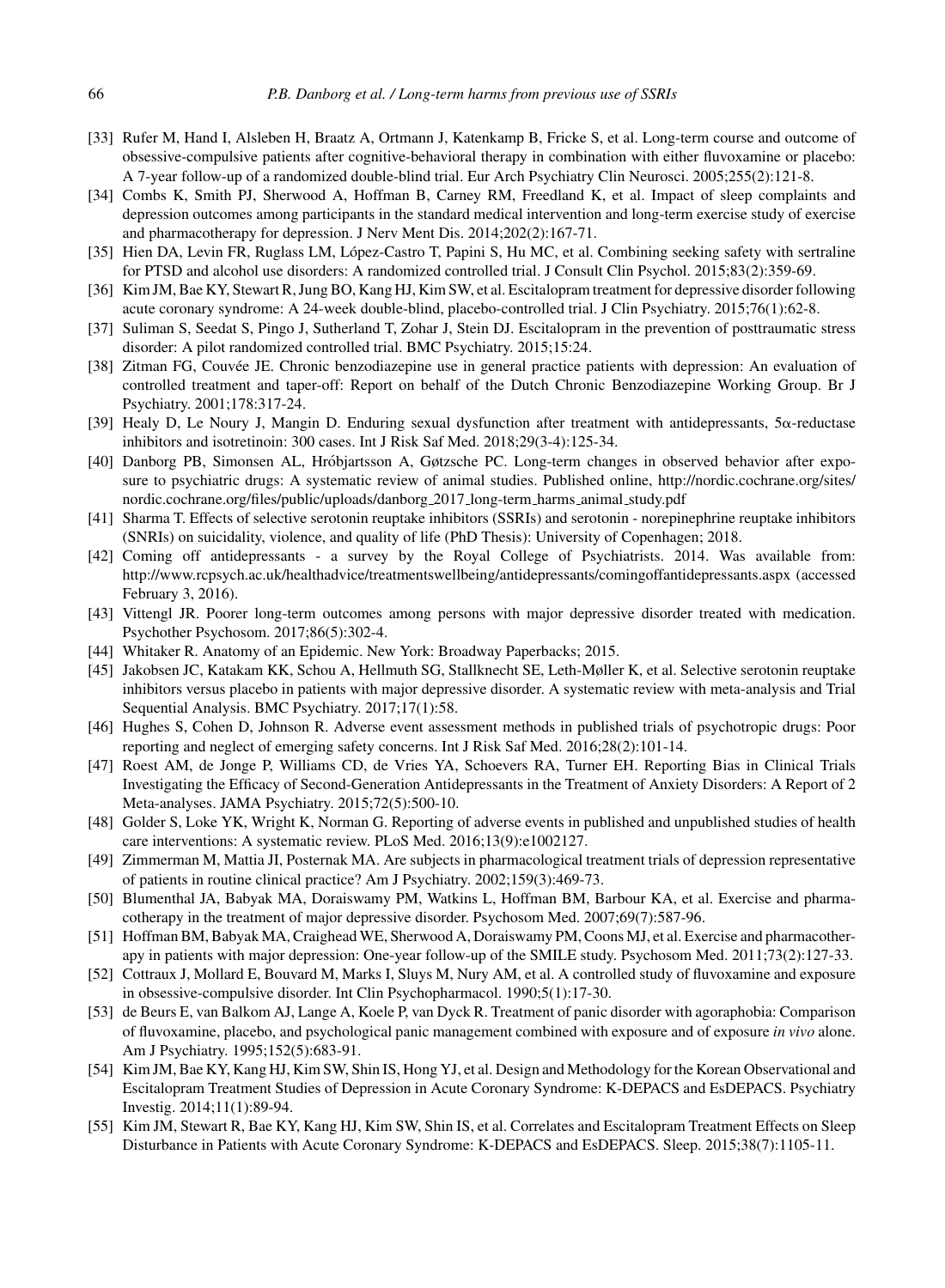- [56] Kim SY, Stewart R, Bae KY, Kim SW, Shin IS, Hong YJ, et al. Influences of the Big Five personality traits on the treatment response and longitudinal course of depression in patients with acute coronary syndrome: A Randomised controlled trial. J Affect Disord. 2016;203:38-45.
- [57] Tonge BJ, Melvin GA, Dudley AL, Gordon MS. Cognitive behavioural therapy with or without fluoxetine for school refusal: A Randomised controlled trial. RANZCP. 2013;47:59, abstract for Royal Australian and New Zealand College of Psychiatrists, RANZCP Annual Congress 2013 Sydney Australia.
- [58] Vittengl JR, Clark LA, Thase ME, Jarrett RB. Stable remission and recovery after acute-phase cognitive therapy for recurrent major depressive disorder. J Consult Clin Psychol. 2014;82(6):1049-59.
- [59] Jarrett RB, Thase ME. Comparative efficacy and durability of continuation phase cognitive therapy for preventing recurrent depression: Design of a double-blinded, fluoxetine- and pill placebo-controlled, randomized trial with 2-year follow-up. Contemp Clin Trials. 2010;31(4):355-77.
- [60] Jarrett RB, Minhajuddin A, Gershenfeld H, Friedman ES, Thase ME. Preventing depressive relapse and recurrence in higher-risk cognitive therapy responders: A Randomized trial of continuation phase cognitive therapy, fluoxetine, or matched pill placebo. JAMA Psychiatry. 2013;70(11):1152-60.

#### **Appendix A – overview of psychiatric adverse events, as used in Bielefeldt et al., and Maund et al.**

List of terms for suicidality, violence, and proposed driving mechanisms for these events Table of terms were developed based on:

- FDA clinical review of the relationship between antidepressants and suicidality in adults
- Literature Review Sinclair et al., Price et al. and reference checking
- Email and teleconference with Professor David Healy

| Suicidality    | DH comments |
|----------------|-------------|
| Core event     |             |
| Accident       |             |
| Attempt        |             |
| Burn           |             |
| Cut            |             |
| Drown          |             |
| Gas            |             |
| Gun            |             |
| Hang           |             |
| Hung           |             |
| Immolat        |             |
| Injur          |             |
| Jump           |             |
| Monoxide       |             |
| Mutil          |             |
| Overdose       |             |
| Salf damage    |             |
| Self harm      |             |
| Self inflicted |             |
| Self injury    |             |
| Shoot          |             |
| Suici          |             |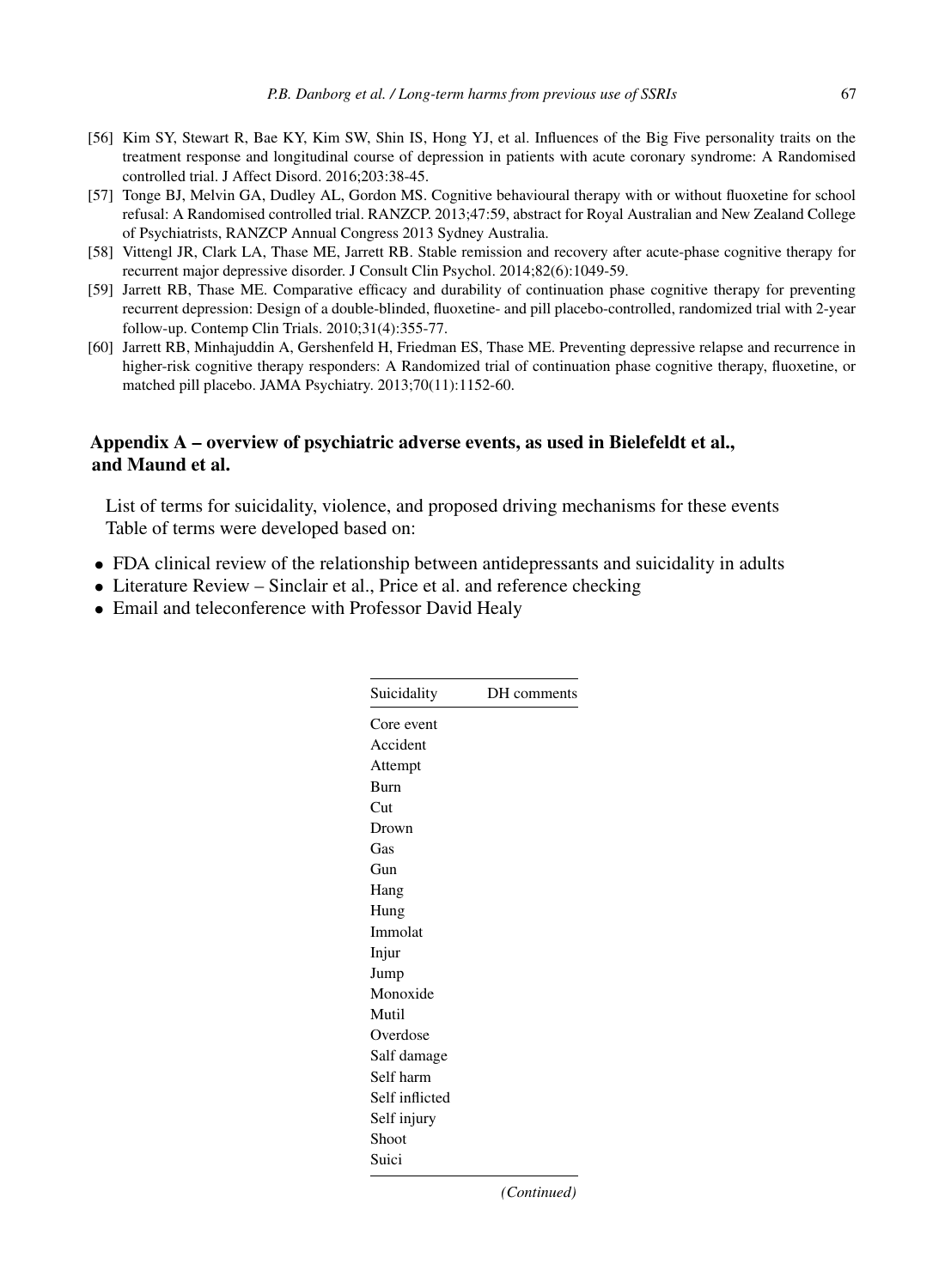| Suicidality  | DH comments |
|--------------|-------------|
| Poison       |             |
| Asphyxiation |             |
| Suffocation  |             |
| Firearm      |             |

| Violence                 | Synonyms                         | DH comments |
|--------------------------|----------------------------------|-------------|
| Core event               |                                  |             |
| Homicide                 |                                  |             |
| Physical assault         | Assaultive behaviour             |             |
| Physical abuse           |                                  |             |
| Homicidal ideation       |                                  |             |
| Violence-related symptom | Criminal behaviour,              |             |
|                          | Antisocial behaviour,            |             |
|                          | Physically threatening behaviour |             |

| <b>Activation</b> event  | Synonyms                                                                                                                                                                                | DH comments                                                                                                                                                             |
|--------------------------|-----------------------------------------------------------------------------------------------------------------------------------------------------------------------------------------|-------------------------------------------------------------------------------------------------------------------------------------------------------------------------|
| Core event               |                                                                                                                                                                                         |                                                                                                                                                                         |
| <b>Jitteriness</b>       | Jittery                                                                                                                                                                                 |                                                                                                                                                                         |
| <b>Shakiness</b>         | Inner shakiness                                                                                                                                                                         | Should be included as core event                                                                                                                                        |
| Irritability             | Increased irritability, hostility, frustration                                                                                                                                          | Should be included as core event                                                                                                                                        |
| Increased energy         | Increased energy, excessive energy,<br>unusual energy, feeling euphoric,<br>euphoria, CNS stimulation,<br>overstimulation, caffeine feeling,<br>amphetamine speed like response, racing |                                                                                                                                                                         |
| Mania (also listed under | thoughts<br>Hypomania                                                                                                                                                                   |                                                                                                                                                                         |
| psychotic event)         |                                                                                                                                                                                         | Drs may use mania for both activation and<br>psychotic events. Patients report being<br>"manic" when they mean more active than<br>normal i.e. experiencing activation. |
| Anxiety                  | Increased anxiety, overanxious,                                                                                                                                                         |                                                                                                                                                                         |
|                          | nervousness, anxiety attack                                                                                                                                                             |                                                                                                                                                                         |
| Agitation                | Increased agitation, aggression, hostility,                                                                                                                                             |                                                                                                                                                                         |
|                          | argumentative                                                                                                                                                                           |                                                                                                                                                                         |
| Restless                 | Restlessness, motor restlessness,                                                                                                                                                       |                                                                                                                                                                         |
|                          | fidgetiness, hyperactivity, hyperkinesia,<br>"skin crawling"                                                                                                                            |                                                                                                                                                                         |
| Akathisia                |                                                                                                                                                                                         |                                                                                                                                                                         |
| <b>Potential event</b>   |                                                                                                                                                                                         |                                                                                                                                                                         |
| Insomnia                 | Insomnia, sleeplessness,                                                                                                                                                                | Not really an activation symptom                                                                                                                                        |
| Tremor                   | Trembling                                                                                                                                                                               | Should be a potential event                                                                                                                                             |
| Panic                    | Panic attack, panic symptoms                                                                                                                                                            |                                                                                                                                                                         |
| Tension                  | Tension increased, tenseness                                                                                                                                                            |                                                                                                                                                                         |
| Unable to relax          |                                                                                                                                                                                         |                                                                                                                                                                         |
| Easily startled          |                                                                                                                                                                                         |                                                                                                                                                                         |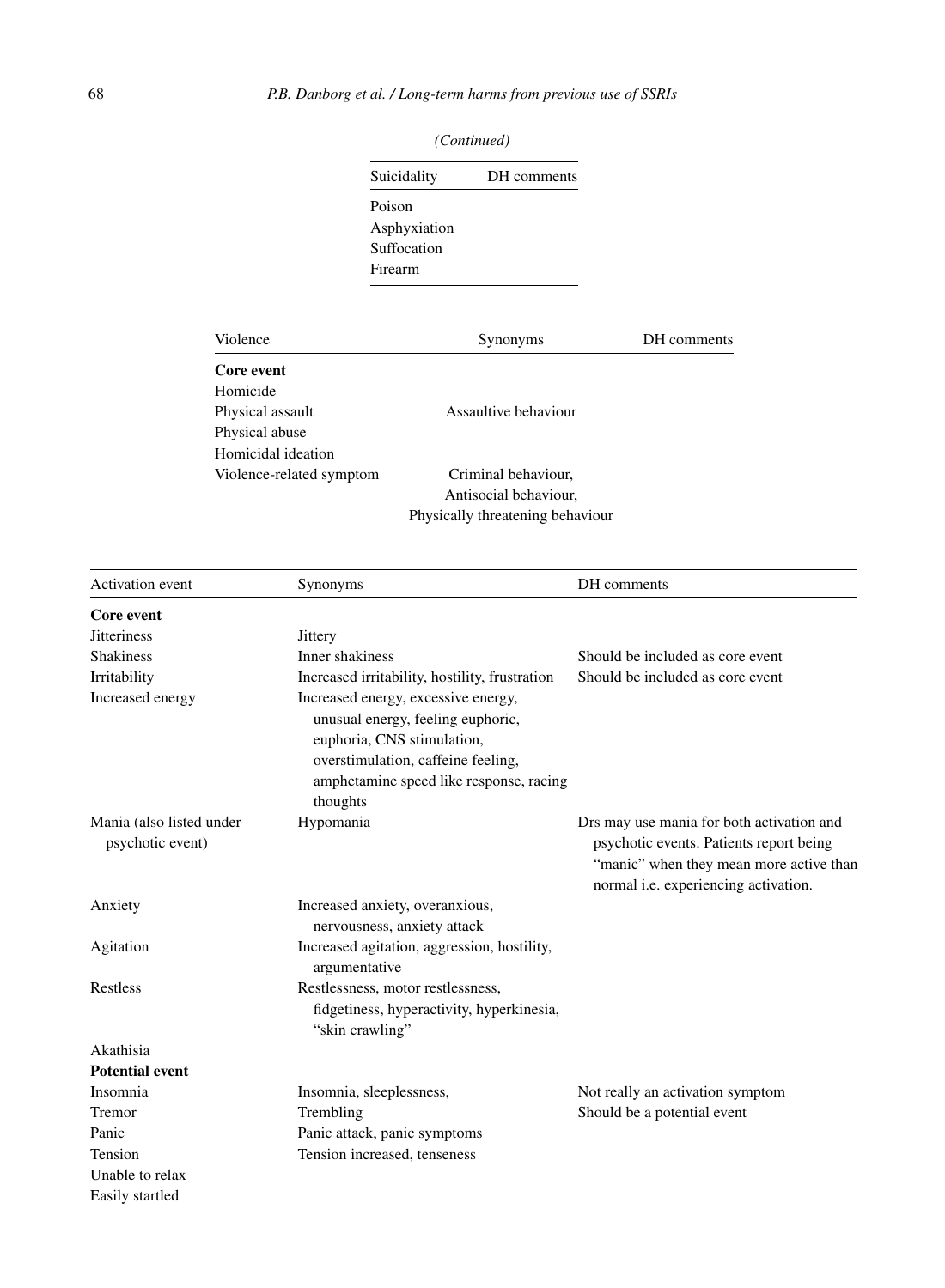| Psychotic event                                  | Synonyms                                                          | DH comments                                                                                                                                                                                   |
|--------------------------------------------------|-------------------------------------------------------------------|-----------------------------------------------------------------------------------------------------------------------------------------------------------------------------------------------|
| Core event                                       |                                                                   |                                                                                                                                                                                               |
| Hallucinations                                   |                                                                   |                                                                                                                                                                                               |
| Paranoia                                         |                                                                   |                                                                                                                                                                                               |
| Feelings of doom                                 |                                                                   |                                                                                                                                                                                               |
| <b>Delusions</b>                                 |                                                                   |                                                                                                                                                                                               |
| Delirium                                         |                                                                   |                                                                                                                                                                                               |
| Psychosis                                        |                                                                   |                                                                                                                                                                                               |
| Abnormal thinking                                | Intrusive thoughts, unusual thoughts,<br>abnormal feelings        |                                                                                                                                                                                               |
| Confusion                                        | Disorientation, incoherent thoughts                               | Comment EM: "spaciness" was a verbatim<br>term being coded as confusion in tables for<br>SER trials but DH said verbatim term of<br>"spaciness" should be considered emotional<br>disturbance |
| Behavioural dyscontrol                           |                                                                   |                                                                                                                                                                                               |
| Manic reaction (also listed<br>under activation) | Hypomania, euphoria                                               |                                                                                                                                                                                               |
| Hysteria                                         |                                                                   |                                                                                                                                                                                               |
| <b>Potential event</b>                           |                                                                   |                                                                                                                                                                                               |
| <b>Nightmares</b>                                | Bad dreams                                                        |                                                                                                                                                                                               |
| Abnormal dreams                                  | Strange dreams, increased dreams, vivid<br>dreams, intense dreams |                                                                                                                                                                                               |

| Emotional disturbance       | Synonyms                                                               | DH comments                                                                        |
|-----------------------------|------------------------------------------------------------------------|------------------------------------------------------------------------------------|
| Core event                  |                                                                        |                                                                                    |
| Flat effect                 | Flattened, reduced ability to feel positive<br>emotions, feeling blank |                                                                                    |
| Apathy                      | Indifference                                                           |                                                                                    |
| Anhedonic                   |                                                                        |                                                                                    |
| <b>Disinhibition</b>        |                                                                        |                                                                                    |
| Depersonalised              |                                                                        |                                                                                    |
| Derealisation               | Depersonalisation                                                      | This is not an especially psychotic event and<br>belong with emotional disturbance |
| <b>Emotionally detached</b> |                                                                        |                                                                                    |
| Lack of empathy             |                                                                        |                                                                                    |
| Impulsivity                 |                                                                        |                                                                                    |
| <b>Emotional lability</b>   |                                                                        |                                                                                    |
| Spaciness                   |                                                                        |                                                                                    |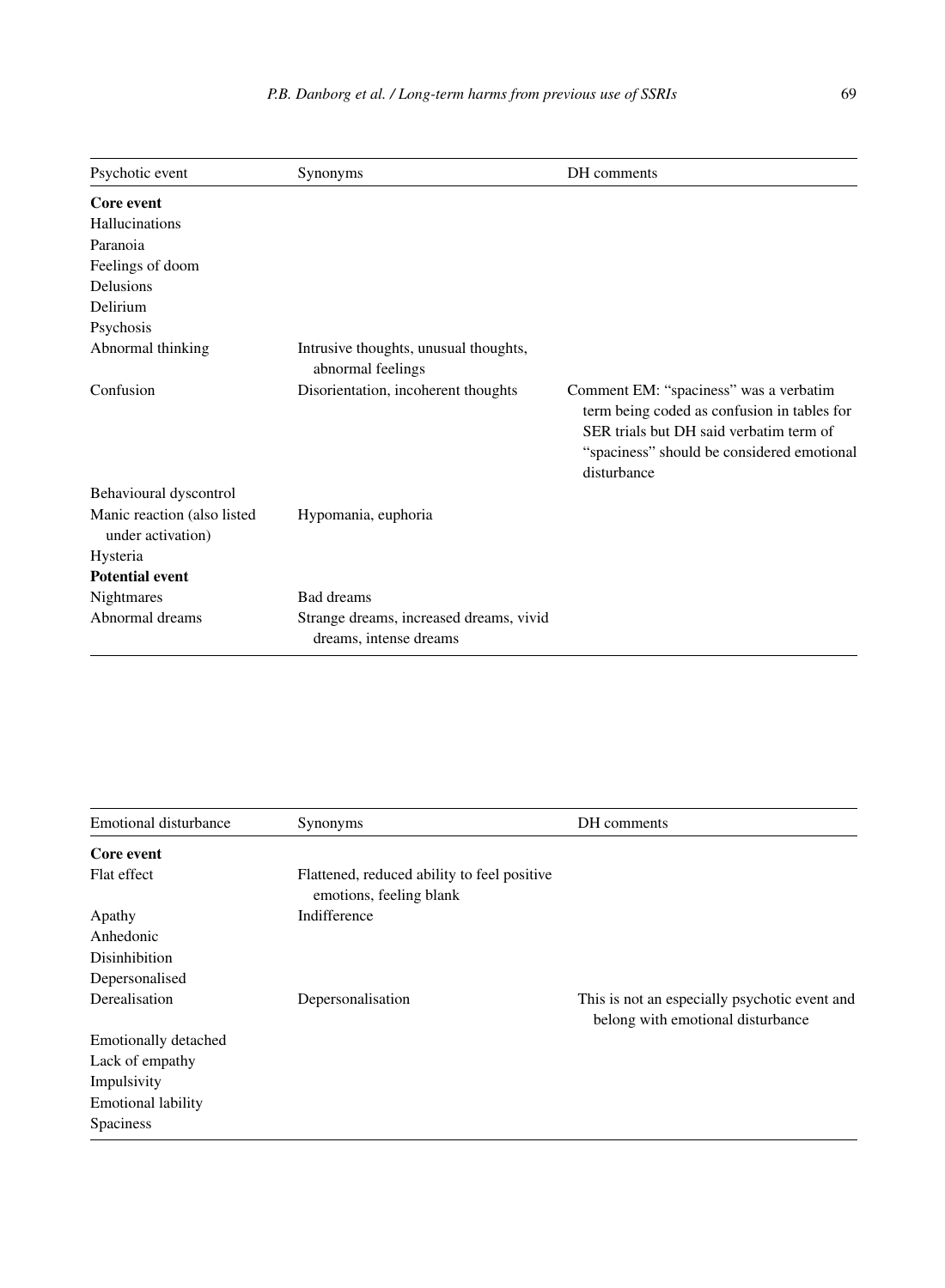

#### **Appendix B – flow diagram and information on searches**